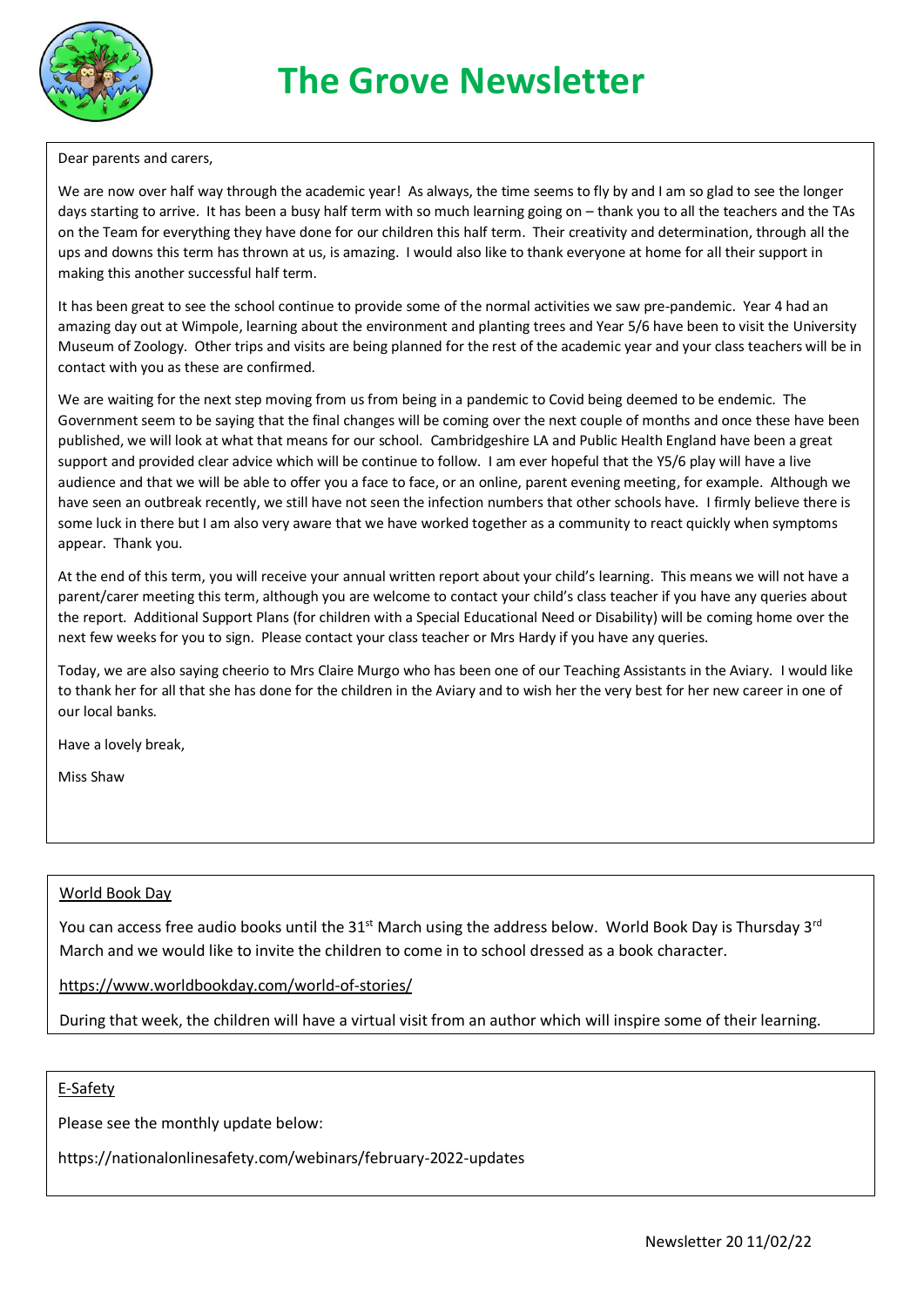

# **The Grove Newsletter**

### Healthy living/mental health week.

Thank you to Miss Gibson and Ms Claydon for organising this week for us. This is part of our extra-curricular education, providing learning about physical and emotional well-being. I am sure you will have noticed that we have one of these weeks each term, as we believe it is vitally important that we cover this as part of our curriculum. Of course, it is also covered weekly through our PSHE and RSE curricula.



Tuesday  $19<sup>th</sup>$  April – school reopens for the summer term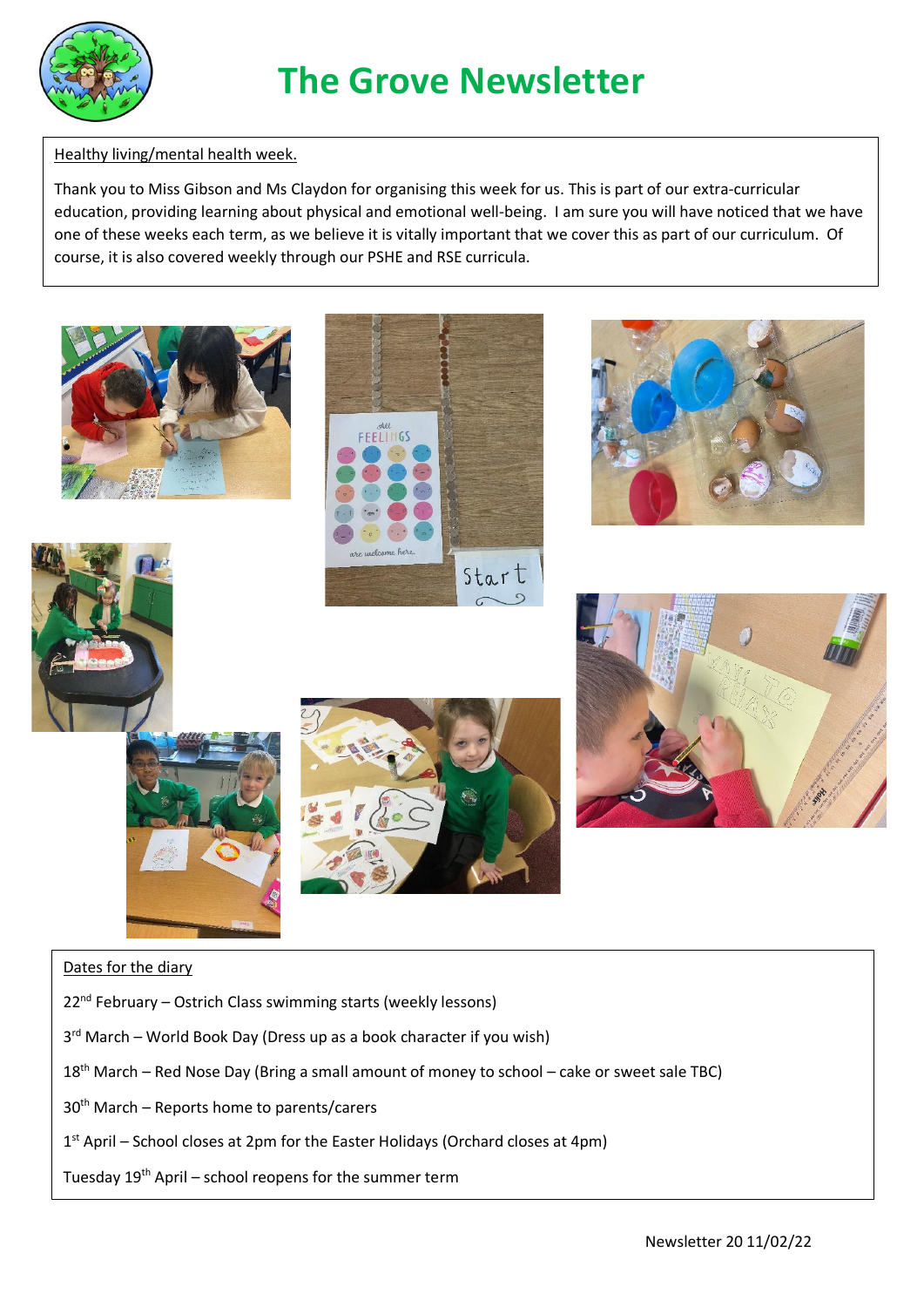

# **The Grove Newsletter**

### **Attendance**



| <b>Class Name</b>   | % attendance from Monday 7 <sup>th</sup> February to Friday 11 <sup>th</sup> February 2022 |
|---------------------|--------------------------------------------------------------------------------------------|
| The Aviary          | 84%                                                                                        |
| Gosling             | 91%                                                                                        |
| Wren                | 95%                                                                                        |
| Ostrich             | 94%                                                                                        |
| Kookaburra          | 85%                                                                                        |
| Flamingo            | 94%                                                                                        |
| Woodpecker          | 88%                                                                                        |
| Toucan              | 93%                                                                                        |
| Hummingbird         | 96%                                                                                        |
| <b>Whole School</b> | 92%                                                                                        |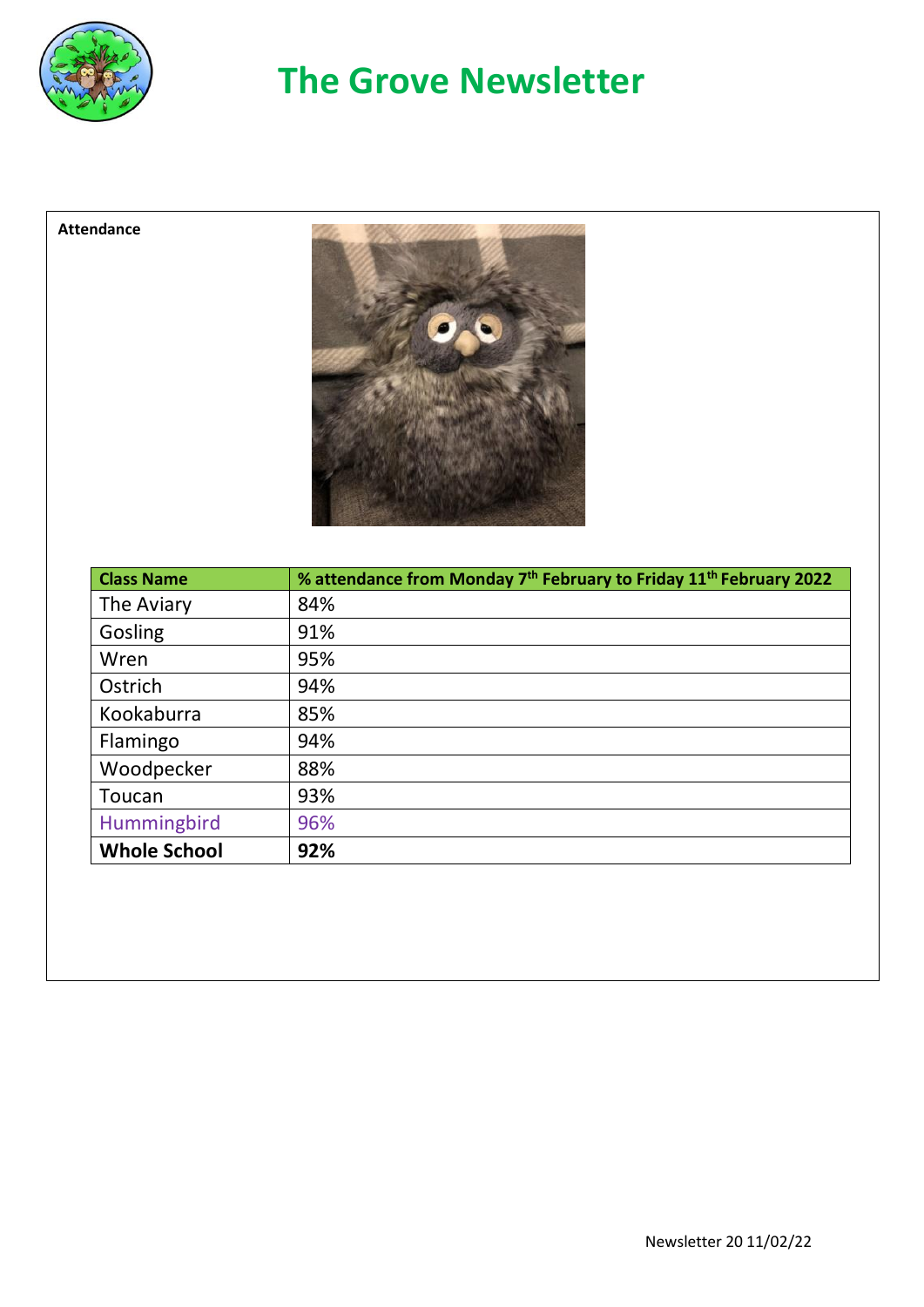

#### **Support for Families in the Local Area**

There are various schemes / events taking place in our local community, which offer a variety of support to families. The following might be of interest:

- 1) GrowKids provides free pre-loved clothes, toys, and baby equipment in good condi $\mathbb{D}$ on for children aged 0-10. They also provide uniforms for primary school children. More information is in the attached flyer.
- 2) Mum2Mum offers support to mums aged 16-30. Mums are matched with a volunteer befriender who will meet with them on a 1-to-1 basis, at least once a fortnight. (flyer is also attached).
- 3) <http://cecf.co.uk/crafting-the-self-project/> meets at Arbury Community Centre, it's a community group for migrant women
- 4) <https://khfsp.org.uk/> the Kings Hedges Family Support Project does drop ins for parents supporting speech and language and child development, at Church of Good Shepherd on Wednesdays.
- 5) <https://www.arburyroadbaptist.org/wonderfullymade> this is a group at Arbury Road Baptist Church on a Thursday. It offers a drop in space for adults who may be having difficulties with their mental health or emotional wellbeing to come and have a cup of tea and a sandwich, time to talk, opportunities for creativity etc. The Church are also hoping to start up a Tuesday Wellbeing Walk in the near future.